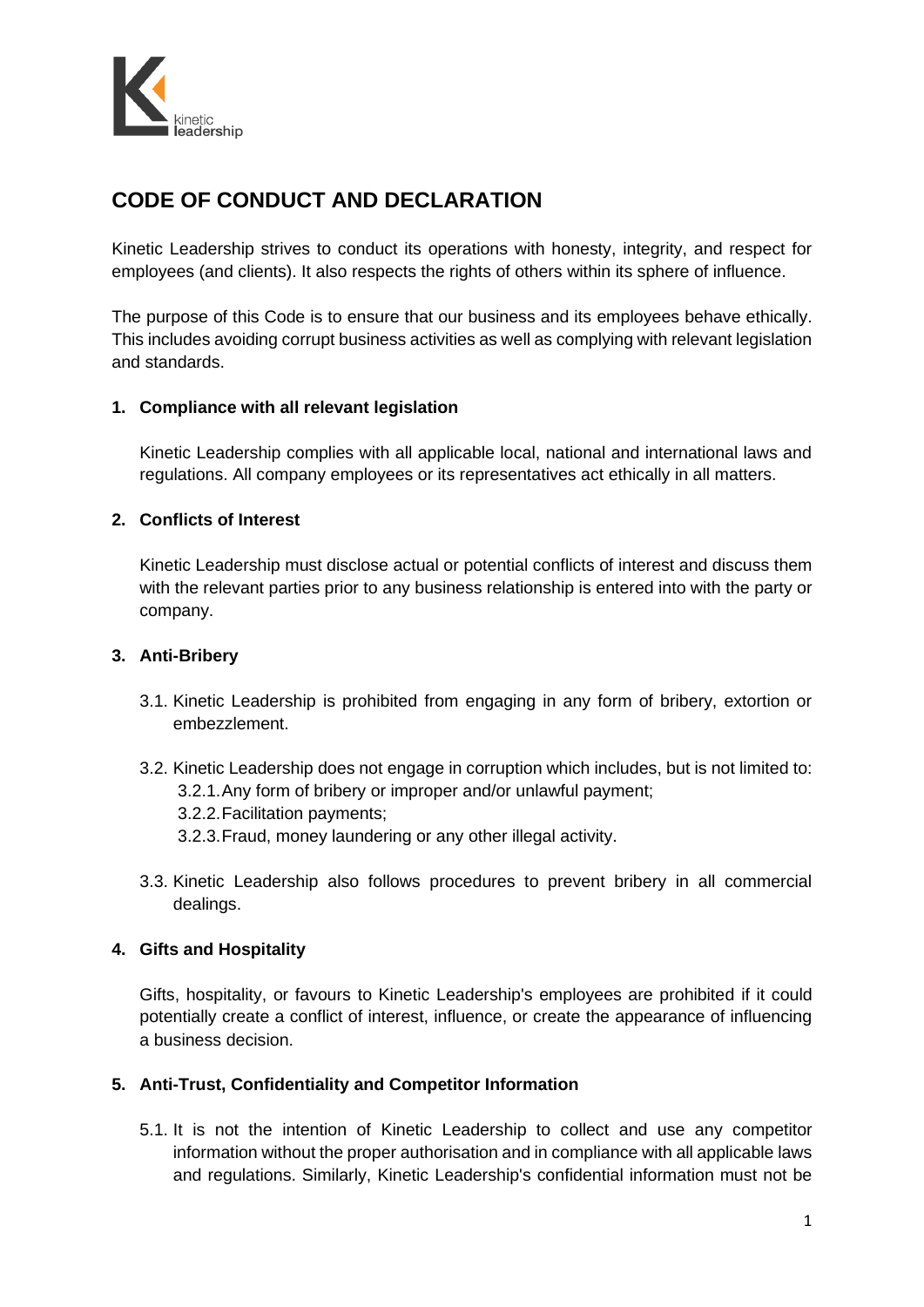

shared with any third party unless permitted by Kinetic Leadership senior management.

5.2. Kinetic Leadership conducts business in compliance with applicable anti-trust and competition laws designed to promote fair and free competition and refrain from entering into prohibited agreements or practices, whether formal or informal, such as price fixing, market sharing, or collusion.

## **6. Safeguarding Information**

- 6.1. All confidential, proprietary and intellectual property of Kinetic Leadership is protected. Information provided by Kinetic Leadership (or its clients), that is not in the public domain, are deemed confidential and not shared with anyone outside of the company.
- 6.2. Kinetic Leadership ensures that its own and its clients' information, electronic data, and intellectual property or technology are protected appropriately.
- 6.3. Unless explicitly authorised, no party may use Kinetic Leadership trademarks, logos, images, or any other materials covered by Kinetic Leadership's copyright.

## **7. Financial Records and Money Laundering**

Kinetic Leadership's books and financial records are completely transparent in the manner in which transactions are performed and recorded. The company does not engage in or support money laundering activities.

#### **8. Concerns and Non-retaliation**

- 8.1. In case of concerns or violations of this Code of Conduct, employees or clients must notify Kinetic Leadership immediately.
- 8.2. Any reported violation of this Code of Conduct will be reasonably investigated by Kinetic Leadership, and the company will take measures to protect anyone working for Kinetic Leadership from any retaliatory actions.

# **9. Agreed Terms of Employment**

All employees are provided with freely agreed statutory terms of employment. Employees receive legal, contractual, and legal-compliant employment documents.

## **10. Equal and Dignified Conduct**

10.1. Respect and dignity are universal rights, irrespective of one's race, gender, sexual orientation, language, religion, political or other views, national or social origin.